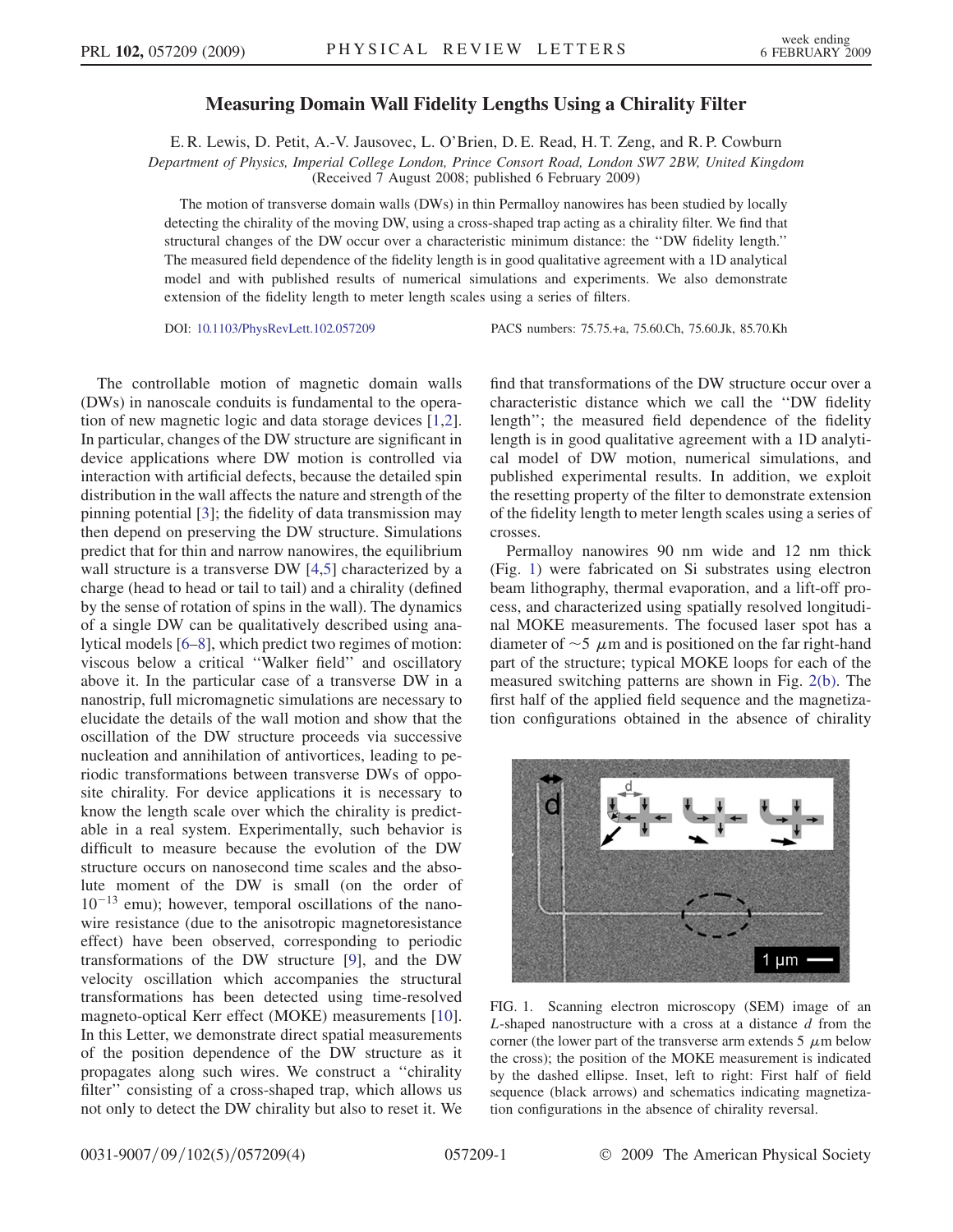

<span id="page-1-0"></span>

FIG. 2. (a) Number of structures showing each type of switching pattern as a function of distance d. Black: Switching corresponding to the DW reaching the cross with the chirality set by the initial field pulse; gray: switching corresponding to DW reaching the cross with the opposite chirality; white: double transition. Chirality reversal is not observed for  $d \le 1.35 \mu$ m. (b) Typical MOKE loops, vertically offset for clarity. (i), (ii) MOKE loops showing single transitions at  $H_T$  and  $H_N$ . (iii) MOKE loop showing double transition. (c) Measured fidelity length L as a function of field.

reversal are shown schematically in the insets of Fig. [1;](#page-0-0) the second half of the sequence is exactly equivalent to the first, with all fields reversed. The left-hand end of each structure is patterned into an L shape, and a transverse arm crossing the main wire is patterned at a distance  $d$  from the corner. A DW is created in one corner by application of a magnetic field of magnitude  $\sim 600$  Oe oriented at 45°; the magnetization in the transverse arm is also reset at this stage, so that the DW is initially created with core magnetization parallel to the magnetization in the transverse arm. Once the DW is created, a horizontal field is applied to move it along the wire. (Note that the maximum rate of change of the field is  $\sim$ 4 kOe/s: it is quasistatic.) The field required to move the DW out of the corner is the ''propagation field"  $H<sub>P</sub>$ ; measurements on 15 structures give  $H<sub>P</sub> = 11 \pm 5$  Oe. The DW chirality is detected using the ''chirality filtering'' property of the transverse arm: the magnetization in this arm is constrained to lie in the transverse direction by the shape anisotropy of the wire, and transverse DWs approaching the filter therefore have core magnetization either parallel or antiparallel to the magnetization in the transverse arm. In the parallel case, it is energetically favorable for the DW to sit inside the cross, so that the DW is pinned there until the ''transmission field"  $H_T$  is applied. In the antiparallel case, the DW is blocked just in front of the cross, and switching of the right-hand part of the structure only occurs via nucleation of a new domain at the cross, at the ''nucleation field''  $H_N$ . (MOKE measurements to the left of the cross confirm that a DW does travel to the cross: the magnetization in this region switches at  $\pm H_p$ .) We measure  $H_T = 115 \pm 10$  Oe and  $H_N = 210 \pm 10$  Oe; the large separation of the fields allows the parallel and antiparallel cases to be distinguished unambiguously.

By varying the distance  $d$  (see Fig. [1\)](#page-0-0), we can examine how the DW structure changes as it propagates along the wire; *d* was increased in 500 nm increments, starting from 850 nm. Each measurement was averaged over 600 cycles of the applied field. We observe three different switching patterns [see Fig. 2(b)]: a single transition at the field corresponding to the DW reaching the cross with the chirality set by the initial field pulse (switching at 115 Oe), a single transition corresponding to the opposite chirality (switching at 210 Oe), and a mixed situation where both transitions are seen. (The origin of the double transitions is assumed to be stochastic DW motion as described in the text below and in Ref. [11].) The number of structures showing each type of switching as a function of  $d$  is shown in Fig. 2(a). We first note that the data separate into two regimes: at small values of  $d \leq$ 1.35  $\mu$ m, only one transition is seen for each of the 16 structures measured, but at larger values of  $d \ge 1.85 \mu m$ either a single or a double transition [Fig. 2(b) (iii)] may be observed. The double transitions are attributed to the onset of chirality reversal, part of the characteristic behavior of Walker breakdown. However, our data do not provide evidence of periodic behavior: neither the incidence of double transitions nor the probability of reversal extracted from the relative heights of the two steps in the double transitions are periodic. Instead, we can fully predict the DW chirality only at distances up to  $1.6 \pm 0.25$   $\mu$ m; the DW chirality is always preserved over this distance, leading to the definition of a phenomenological ''DW fidelity length'' L. L is determined from the experimental data as the maximum distance for which the DW structure is always preserved when starting from a known initial state; equivalently, it is the distance at which double transitions first appear. Note that because  $L$  is associated with the spatial half-period of the predicted oscillations and  $L =$  $1.6 \pm 0.25 \mu$ m, the full spatial period is ~2-3  $\mu$ m, so we expect that our spatial sampling period of 500 nm should be sufficient to see the periodicity if it is present.

The lack of periodicity can be attributed to two sources of disorder: structural defects and thermal effects. Numerical simulations have shown that edge roughness can increase  $H_W$  or even suppress Walker breakdown entirely [12]. Variation in edge roughness along a particular structure and between structures could therefore lead to local suppression of breakdown, or pin the DW so that its subsequent motion along a smoother section of wire occurs above the Walker field. Although such effects can explain the lack of periodicity in the data, it is more difficult to see how they account for the measured double transitions. The double transitions are consistent with stochastic DW be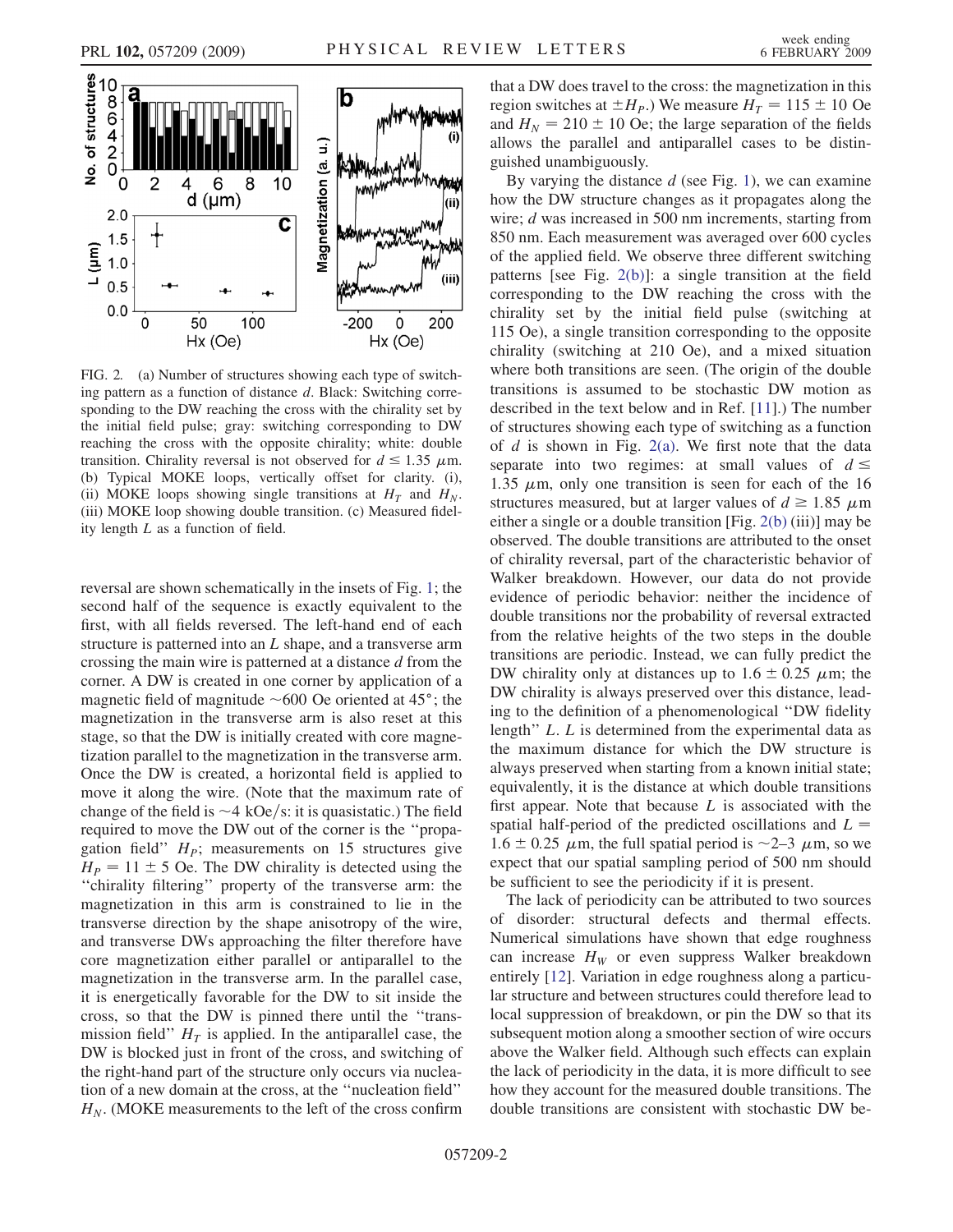<span id="page-2-1"></span>havior, where application of the same sequence of fields can produce different DW dynamics [11]. We attribute this to thermal effects. Numerical simulations including the effect of temperature [13] show that for fields smaller than the zero-temperature depinning field, the depinning is thermally activated and takes place at a distribution of fields which may extend both above and below  $H_W$ . The simulated zero-temperature depinning field for edge roughness with typical Permalloy grain size 10 nm is  $\sim$  20 Oe [13]; if the spatial extent of the pinning potential is assumed to be comparable to the grain size, the corresponding energy barrier is on the order of  $\sim 5k_BT$  at 300 K and the characteristic "wait time" for thermal depinning (in zero field)  $\tau = \tau_0 \exp(E_{barrier}/k_B T)$  is 15 ns, where the attempt frequency  $1/\tau_0$  is typically 10<sup>10</sup> Hz [14]. Our maximum field sweep rate is  $\sim$  4 kOe/s, corresponding to a 20 Oe increase over 5 ms, so it is expected that thermally activated processes are important.

Although the DW dynamics are complex and include some retrograde motion, as a first approximation we expect that L will have the same dependence on field as the average spatial half-period of the predicted transformations of the wall structure. The period  $T$  of the oscillations is given by [8]

$$
T = \frac{2\pi(1 + \alpha^2)}{\gamma_0 H_W \sqrt{(H_a/H_W)^2 - 1}},
$$
 (1)

<span id="page-2-0"></span>where  $H_a$  is the applied field,  $H_W$  is the Walker field,  $\alpha$  is the damping constant, and  $\gamma_0 = \mu_0 \gamma$  where  $\gamma$  is the electron gyromagnetic ratio. Good agreement with this expression has been obtained experimentally [9]. The spatial halfperiod,  $L_0$ , is given by  $L_0 = v_{av}T/2$ , where  $v_{av}$  is the average DW velocity. Experimentally, the average velocity initially decreases with field above  $H_W$ , passes through a minimum, and increases linearly with field at high fields [9,15], in qualitative agreement with theory and simulations [8,10,16,17]. L is therefore expected to decrease with field and tend to a constant at high fields. By decreasing the radius of curvature  $R$  in the corner where the DW is created, we are able to increase the field at which the DW depins and moves towards the cross;  $R$  is measured from the center of the wire. The measured L for four different depinning fields is shown in Fig. [2\(c\):](#page-1-0) the first point corresponds to the data of Fig. [2\(a\)](#page-1-0), where  $R =$ 450 nm, the second and third to depinning from corners with  $R = 200$  and 50 nm, respectively, and the fourth to depinning from a cross. (The spatial sampling period for these three higher fields was 50 nm.) The expected decrease of L with field is seen, with L tending to around 350 nm at high fields. For the three higher fields, we can test our association of the fidelity length L with the spatial half-period  $L_0$  of the predicted oscillations by estimating an average velocity using Eq. ([1\)](#page-2-0) and  $v_{\text{av}} = 2L/T$ , where we have replaced the spatial half-period  $L_0$  by the fidelity length L. (A meaningful calculation is not possible for the lowest field because T diverges close to  $H_a = H_W$  and the value of  $H_W$  is not accurately known.)  $H_W$  has been measured on a 200 nm  $\times$  10 nm Permalloy strip as ~14 Oe [9]; we assume that for our wires,  $H_W$  lies within the range of propagation fields. Taking  $H_W = H_P = 11 \pm$ 5 Oe, for depinning fields of 23, 75, and 115 Oe we obtain  $v_{\text{av}} = 61 \pm 9$ , 177  $\pm$  3, 240  $\pm$  1 m/s, well within the range of published experimental measurements [9,15,18]; allowing  $H_W$  to vary between 6 and 16 Oe gives a change of no more than 20% in these values. Note also that we have neglected any influence of the curvature of the corner on the DW chirality. However, such effects would only be important on the curved section of the nanowire, which is only 40 nm for  $R = 50$  nm, and measurements of the depinning field as a function of R show that for  $R =$ 450 nm there is no intrinsic pinning due to the curvature. For  $R = 200$  nm there is some pinning due to the curvature, but the effect is small (the increase in pinning field is only  $\sim$ 12 Oe). We therefore argue that curvature effects are insignificant because they are either intrinsically small or only important over small distances. One might additionally consider the fact that on the curved section of the wire the component of the field parallel to the wire axis is reduced. However, the resulting maximum variation in the field is 30%, dropping to 8% when the DW has moved halfway along the curved section; the spreads in propagation field values on nominally identical structures for  $R =$ 450 nm and  $R = 200$  nm are comparable or larger (45%) and 30%, respectively).

We have also used a series of chirality filters to artificially extend L. We fabricated two types of ''comb'' nanostructure, consisting of an L-shaped or U-shaped nanowire



FIG. 3. Comb structures. (a) SEM image of left-hand part of comb structure with cross spacing  $s = 250$  nm. (b) Schematic of L-shaped comb. (c) Schematic of U-shaped comb. The position of the MOKE measurement is indicated by the dashed ellipse.